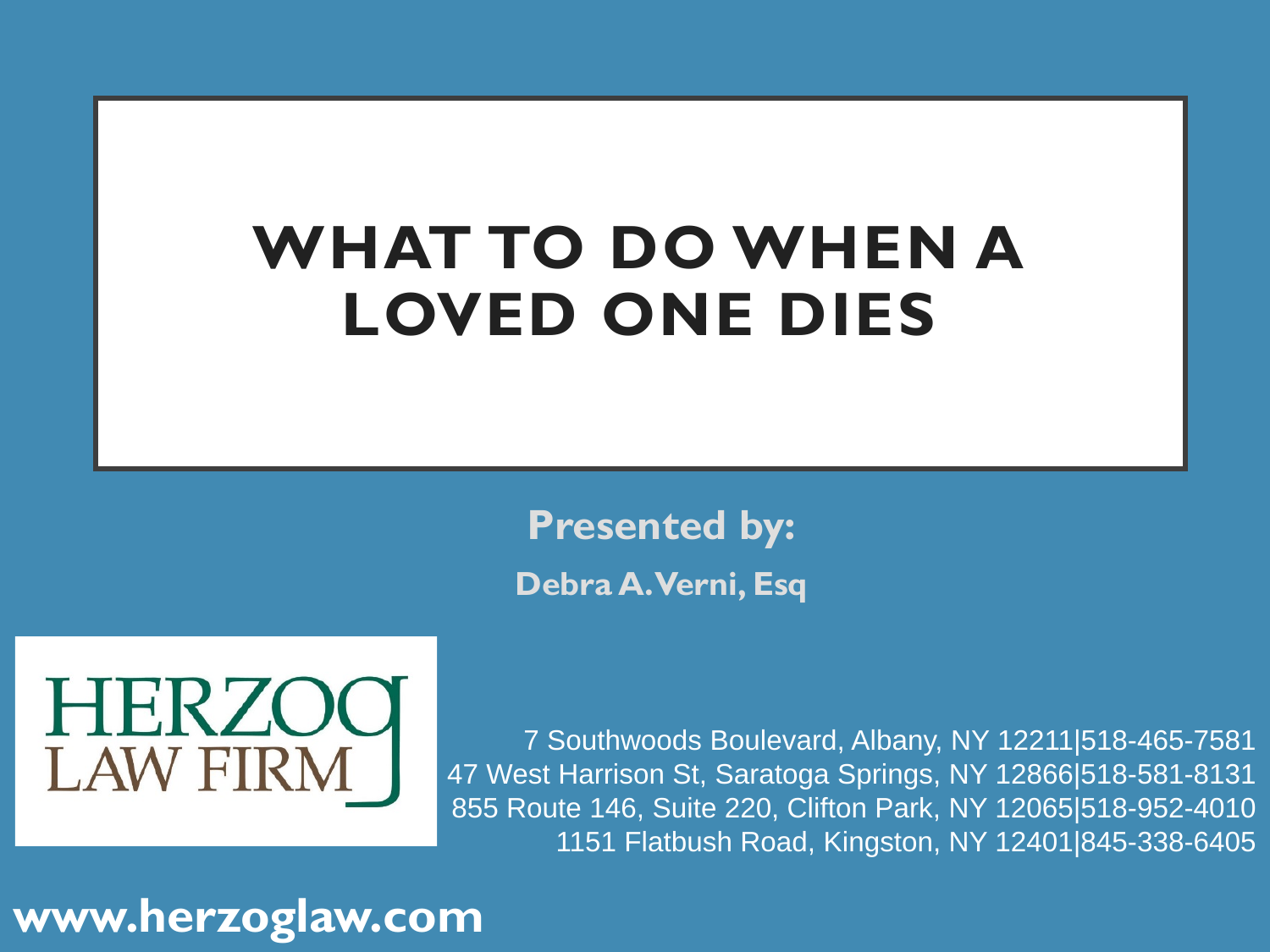### AFTER THE DEATH OF A LOVED ONE

- Mourning & Grief
- May be in a state of uncertainty about what to do next
- Without a plan, tension can arise over who must take responsibility for arrangements and costs
- **Confusion**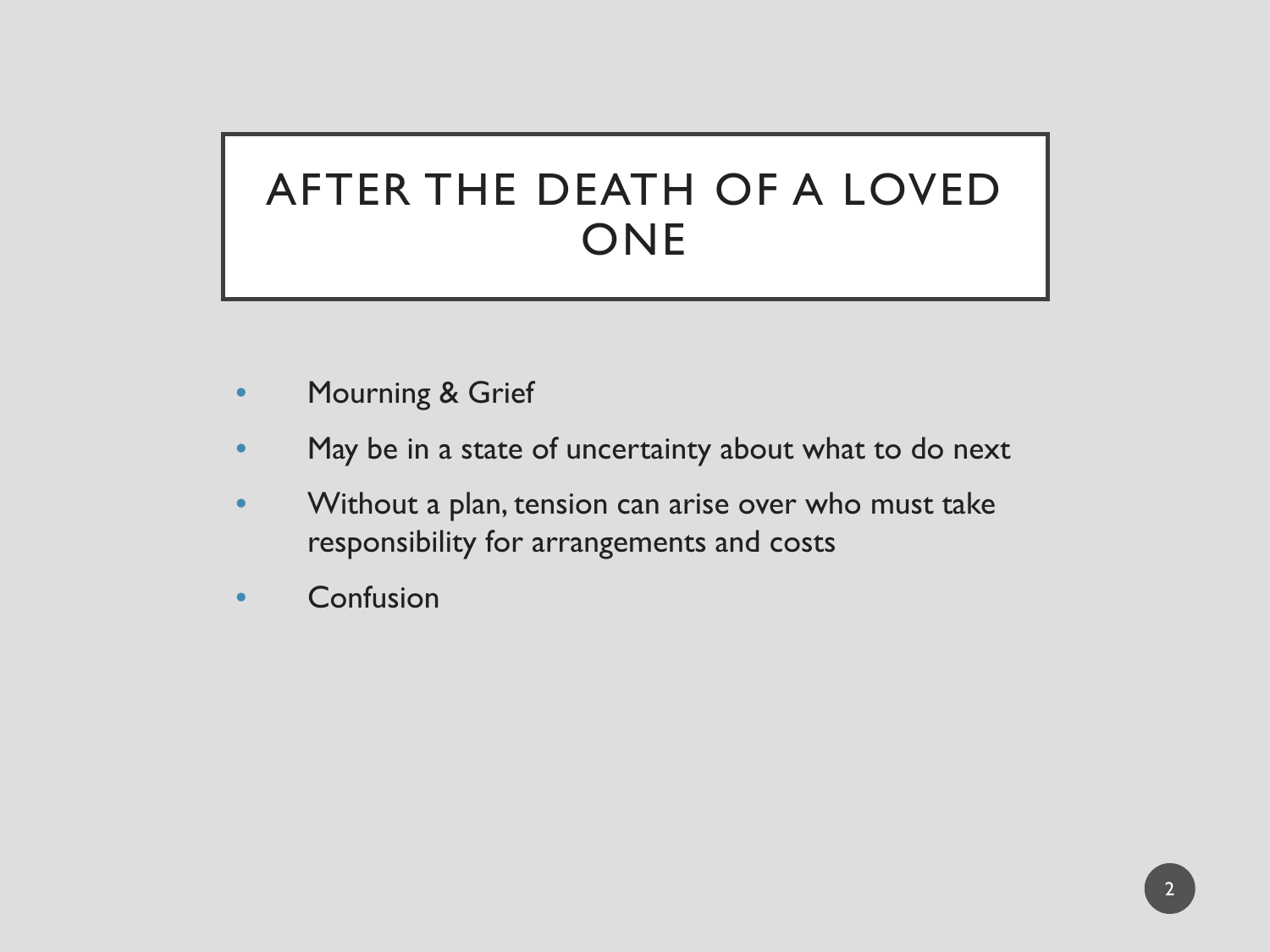## WHO IS IN CHARGE?

- After someone dies, the person who was named in a **Power of Attorney** no longer has the authority to conduct the affairs of the decedent
- After the decedent dies, a court-appointed **Guardian** is no longer necessary and any powers are no longer in effect
	- The court will generally require the guardian to provide a final accounting
- Generally a spouse or adult child takes initial responsibility for contacting family members and making arrangements
- If the decedent had a Will, the proposed Executor can help start the process
- If there is no Will, family members generally determine who will be the Estate Administrator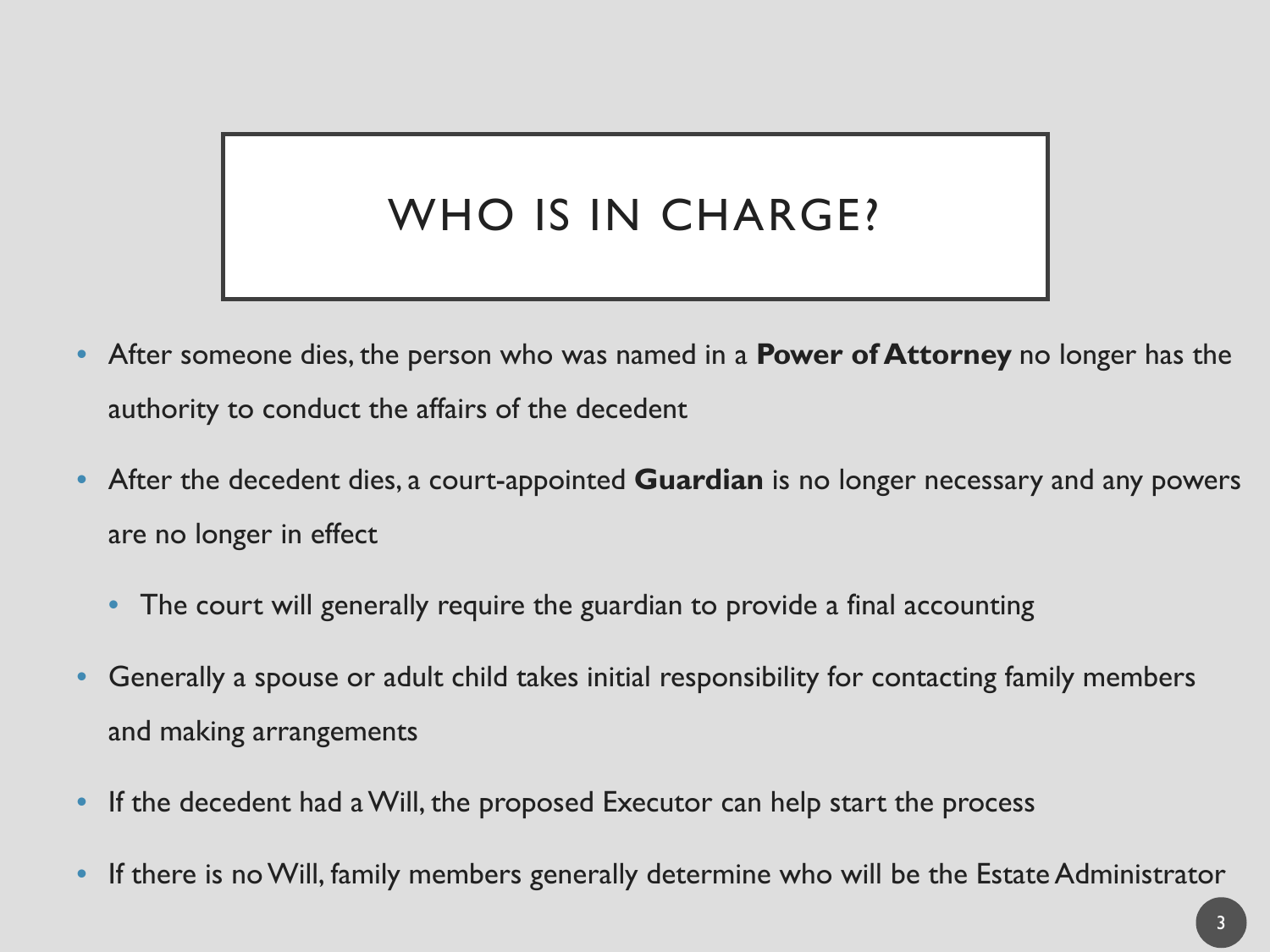## WHO TO NOTIFY UPON DEATH?

#### **AFTER A PERSON DIES, YOU SHOULD NOTIFY THE FOLLOWING:**

- If no doctor or hospice is present, contact 911, the person's doctor or the county coroner
	- Organ donation, body bequeathal instructions, etc.
- Close Family and Friends
- Employer (if he or she was working)
- **Attorney**
- Funeral Home
- Any Military, fraternal or religious groups the person belonged to
- Social Security Administration
- **Tax Authorities**
- Pension/Retirement/ Insurance
- Bank, Financial Advisors, CPA
- Credit Card Companies
- **Utility Companies**
- Department of Motor Vehicles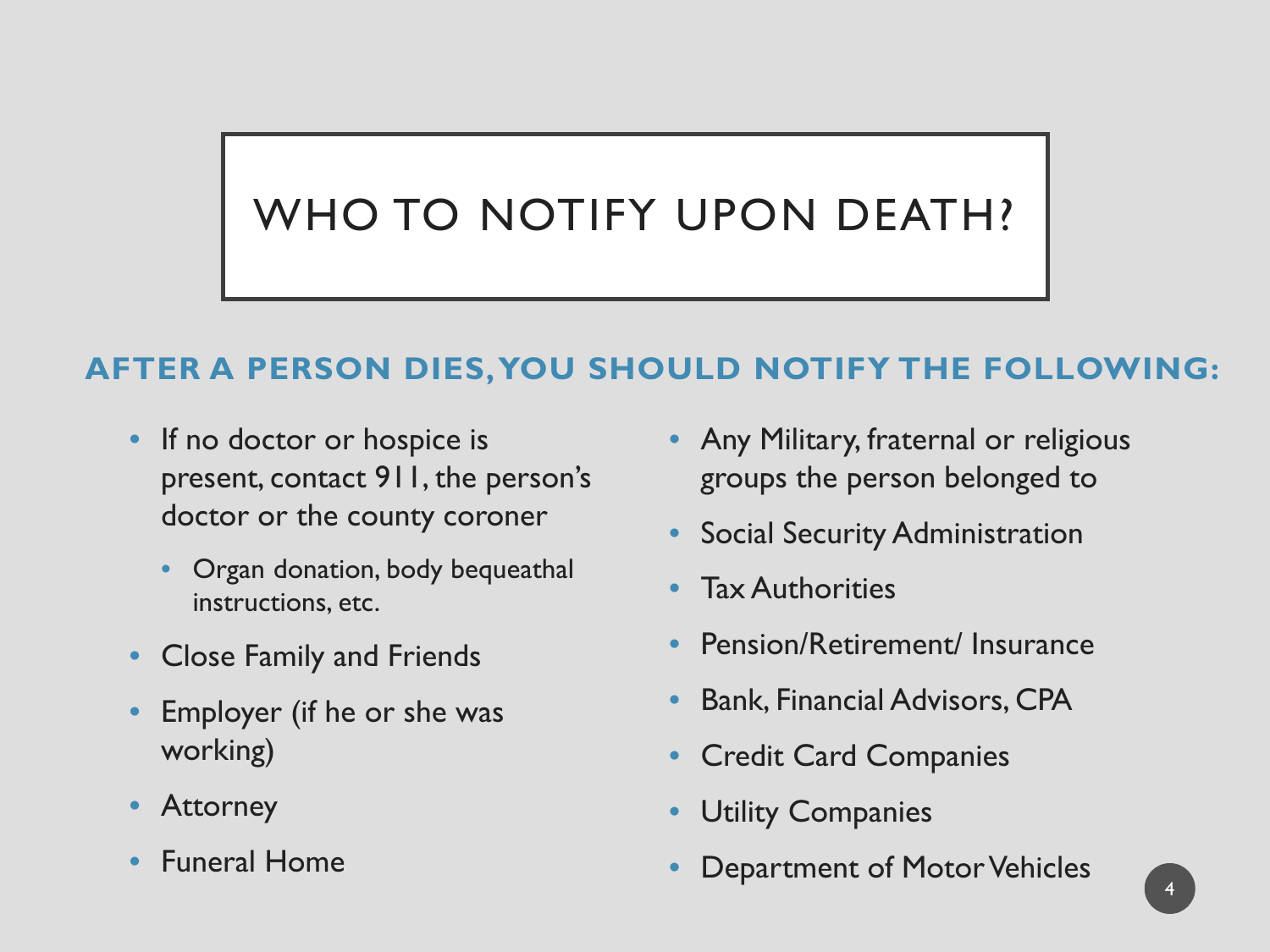## WHAT IMMEDIATE ACTIONS?

- Protect personal belongings in the home of the decedent
	- Any Pets? Minor Children?
	- Ensure the doors and windows are locked
	- Cancel newspapers and pick up mail
		- File a change of address form with the Post Office
	- Hold on bank and credit card accounts
- If necessary, can request the court issue a notice that no one is permitted to enter the premises
- Take rough inventory of cash and valuables ASAP before family members start to remove items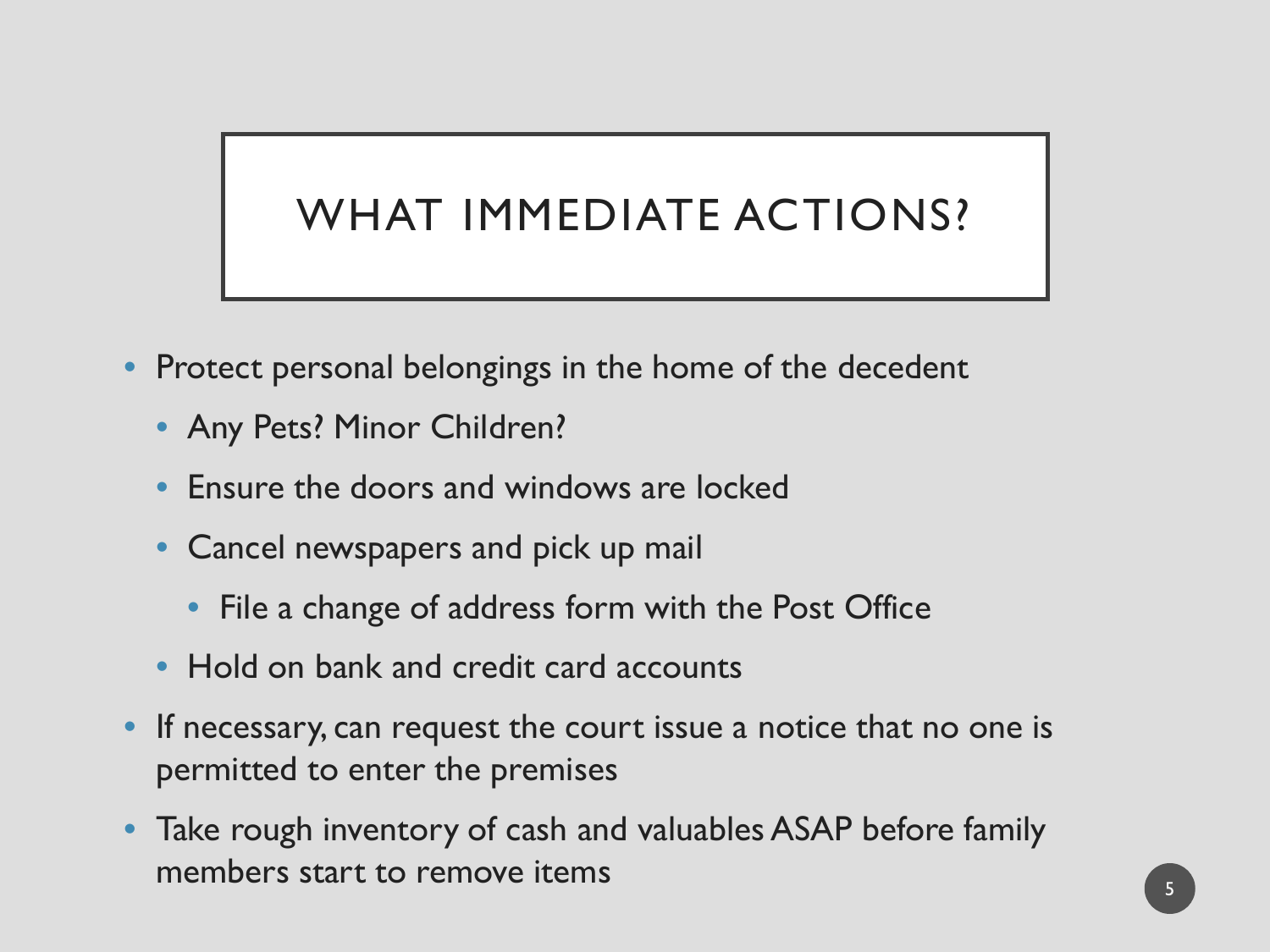#### FUNERAL/ SERVICE ARRANGEMENTS

- Is there a Disposition of Remains Appointment (DORA)?
- Pre-planned Funeral Arrangements?
- Who Pays the Funeral Director?
	- Money from the estate is not yet available
	- Typically the named executor in the Will or other family members and later, will be reimbursed from the assets of the estate
	- If no estate assets, family members need to decide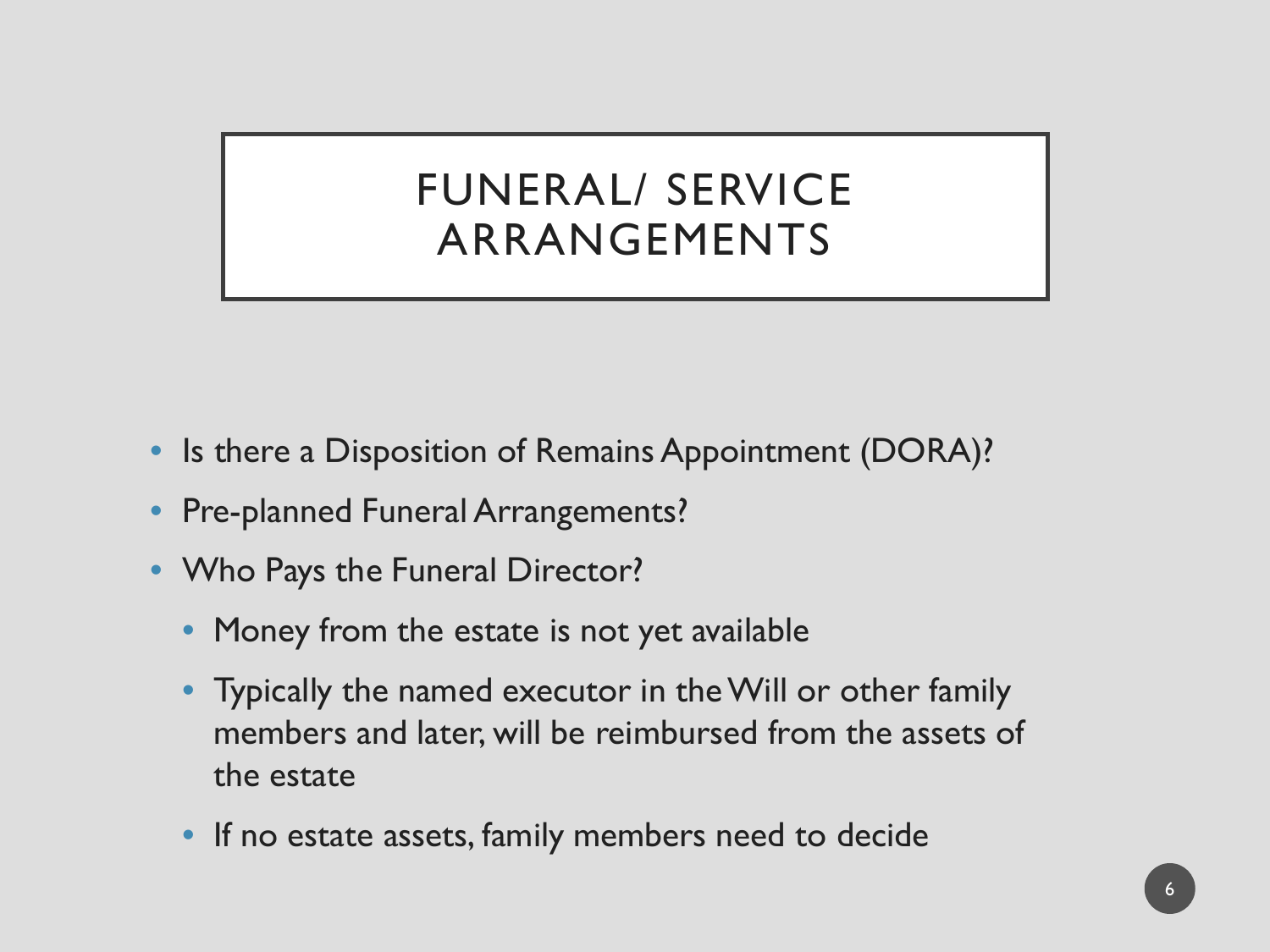#### WHERE ARE DOCUMENTS LOCATED?

- Ideally important documents will be organized, but not often the case
- At Home
	- Filing Cabinet
	- Fire Proof Safe
- Safe Deposit Box
	- Who has access?
	- Readily available?
- Fiduciaries Have Copies?
- Attorney's Office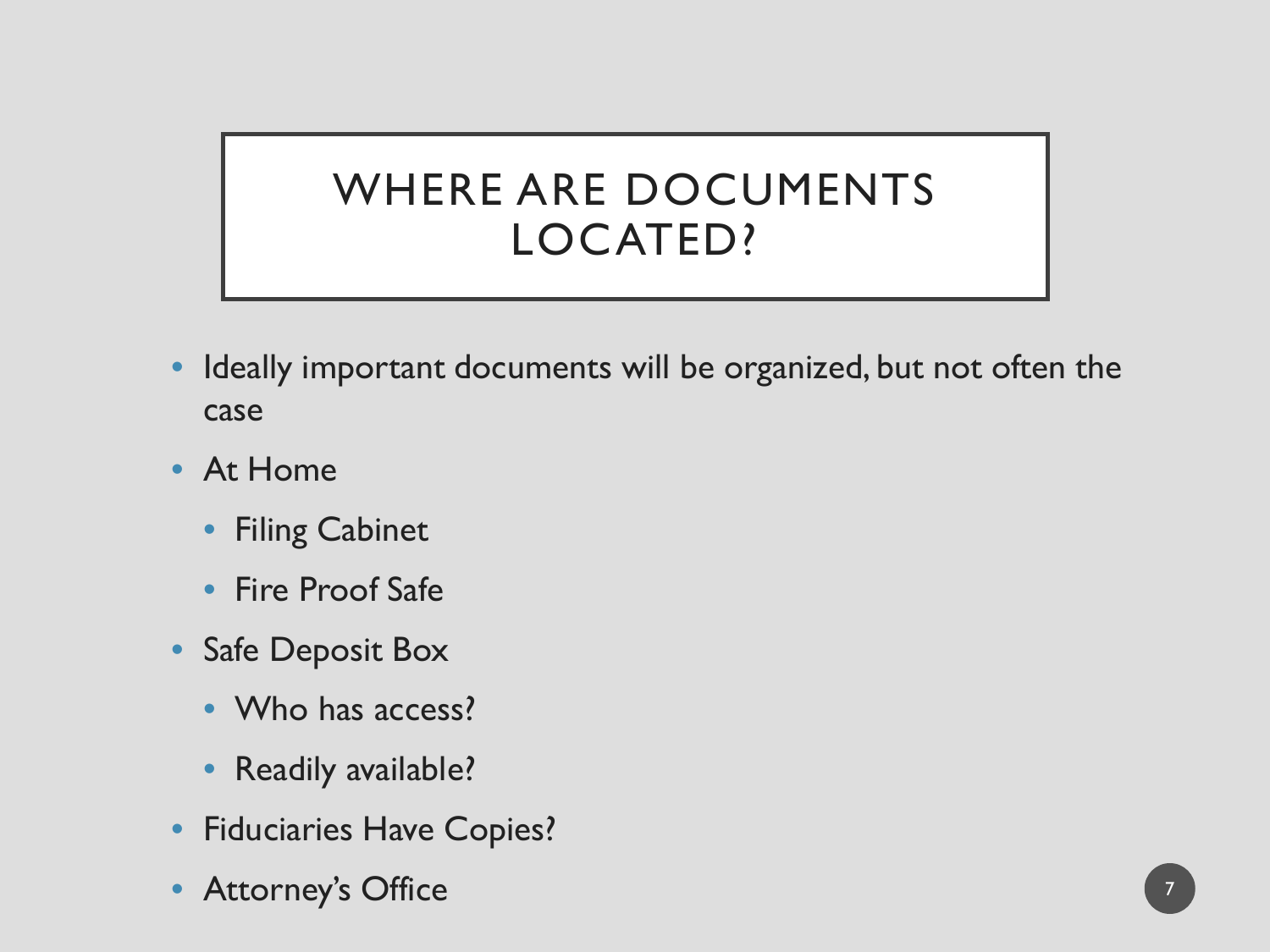## WHAT DOCUMENTS?

*See Estate Administration Checklist*

- **Estate Planning Documents Wills; Trusts**
- Taxes Copies of past returns
- Real estate Deeds; title papers; appraisals; records of renovations, additions and repairs; mortgages and receipts of payments, and records of purchase prices and closing and selling costs
- Finances Bank statements; stock and bond certificates; mutual fund records; records of purchase dates and prices, dividend or interest payments and dates; savings certificates; savings passbooks; loan papers, list of credit cards
- Insurance and Retirement Insurance policies; IRA documentation; pension and profit sharing plans; beneficiary designation forms
- Personal Documents birth and death certificates; marriage licenses; adoption and custody papers; divorce and separation papers; property agreements; military records; and Social Security records

**Outstanding Bills**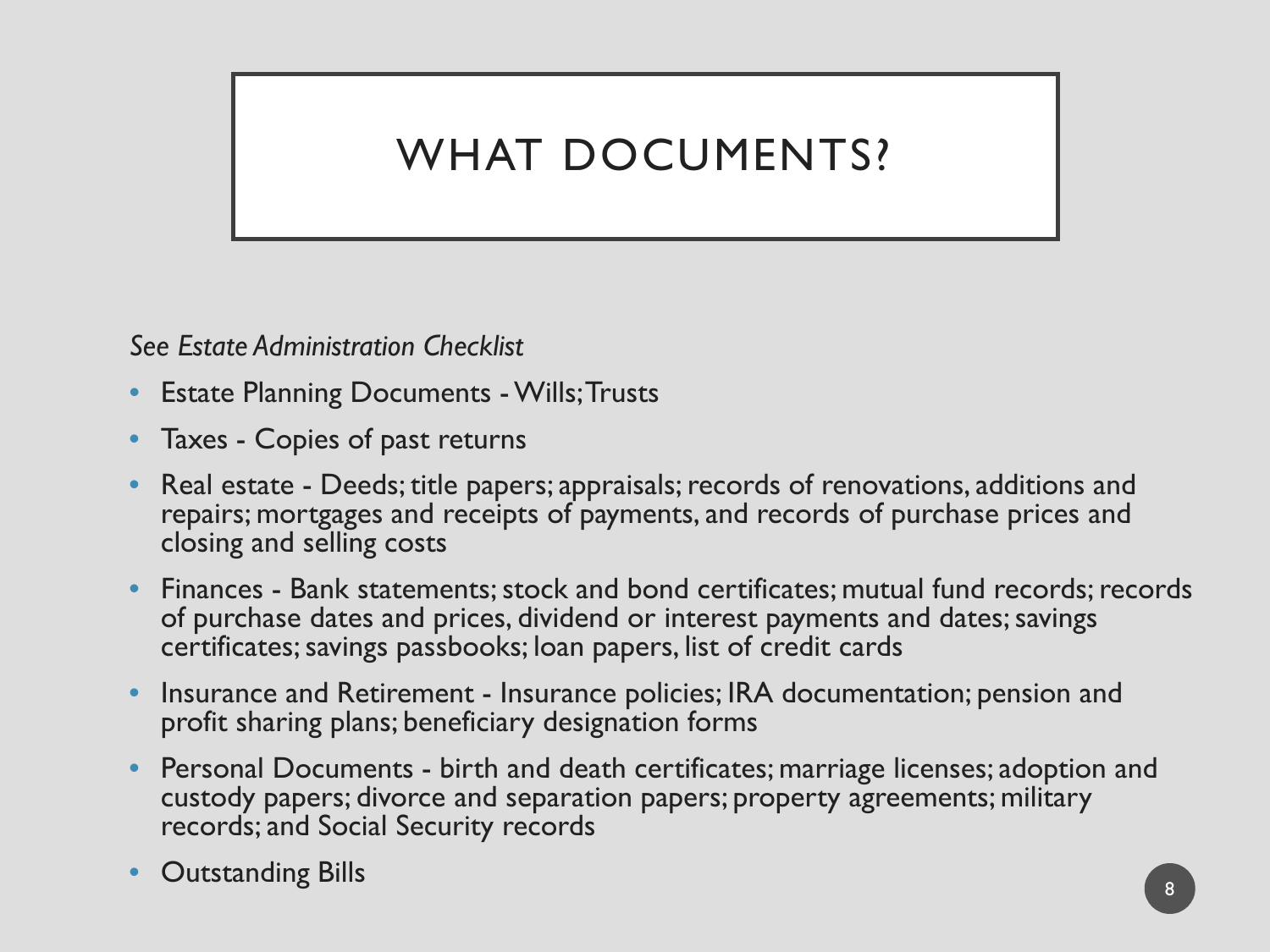#### STARTING THE LEGAL PROCESS

- Before the decedent's assets can be divided or disposed of, the estate must go through Probate or an Estate Administration Proceeding
- If there was a Last Will & Testament = Probate
	- "Probate" is from the Latin "to prove"
- $\bullet$  If there was no Will = Estate Administration
	- Laws of *Intestacy* governed by laws of the State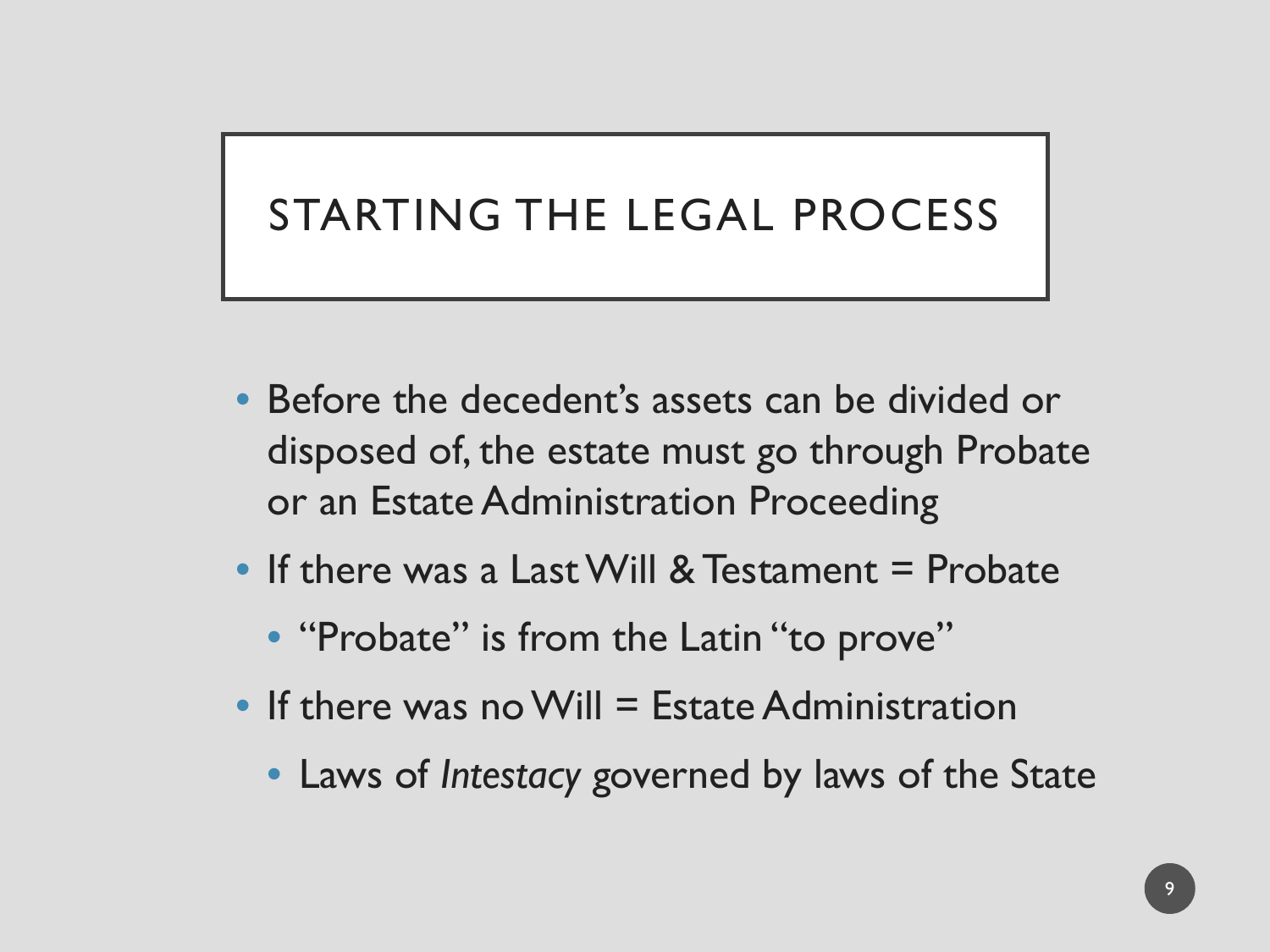#### WHAT IS THE PROBATE PROCESS?

- All Wills must go through Probate before their provisions will be given legal effect
- A probate petition typically requests the Court take the following action:
	- Offer the Will to court to pass on its **Validity**
	- Approve the Appointment of the named **Executor**
	- Approve any named **Testamentary Trustees**
- Probated Wills are Public Record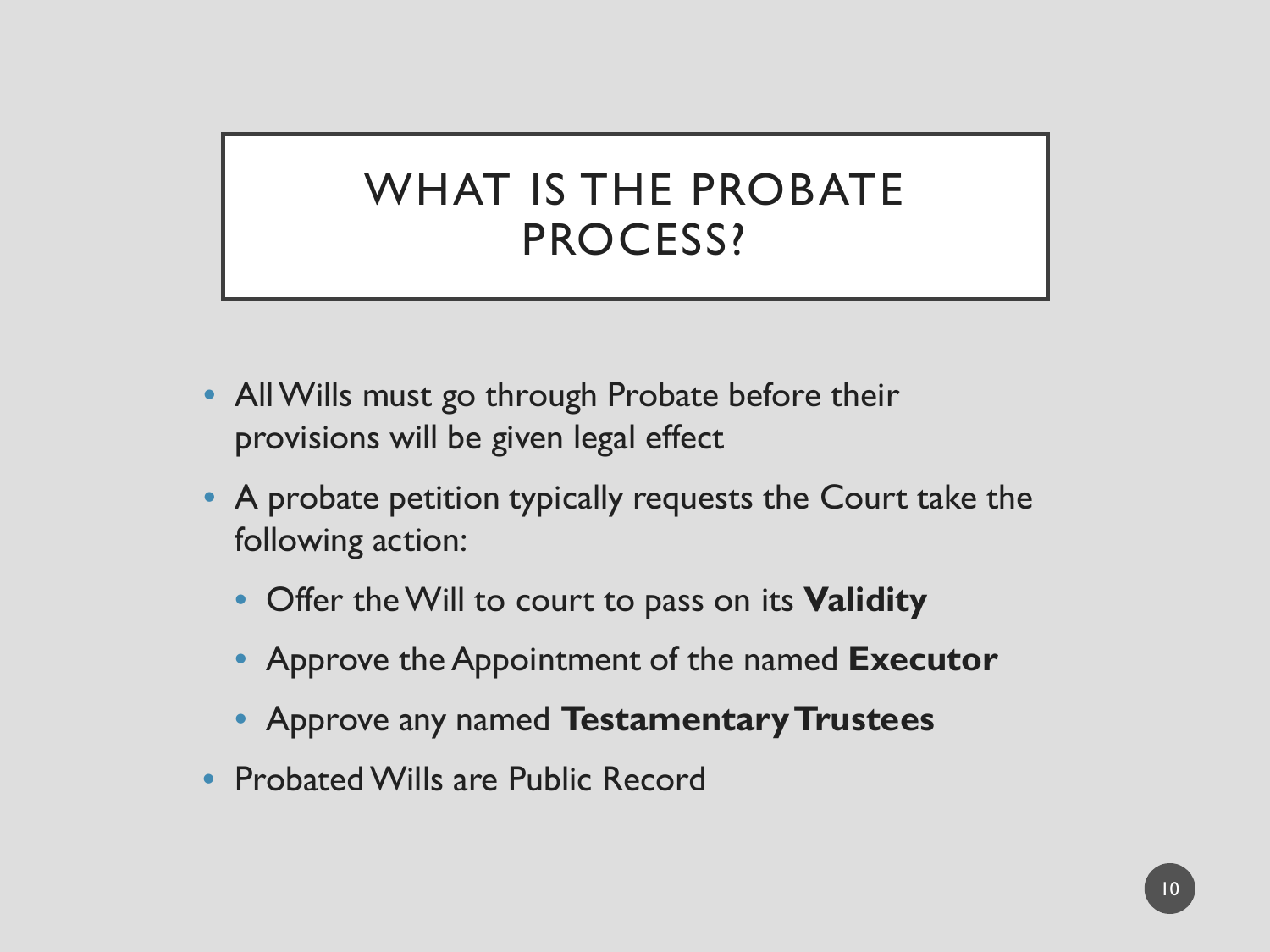#### WHAT TYPES OF PROPERTY?

- All property held in the decedent's name alone is subject to probate
- Property NOT subject to probate:
	- Jointly-titled property
	- Assets with specific beneficiary designations
		- Not payable to the "estate"
	- Property held in Trust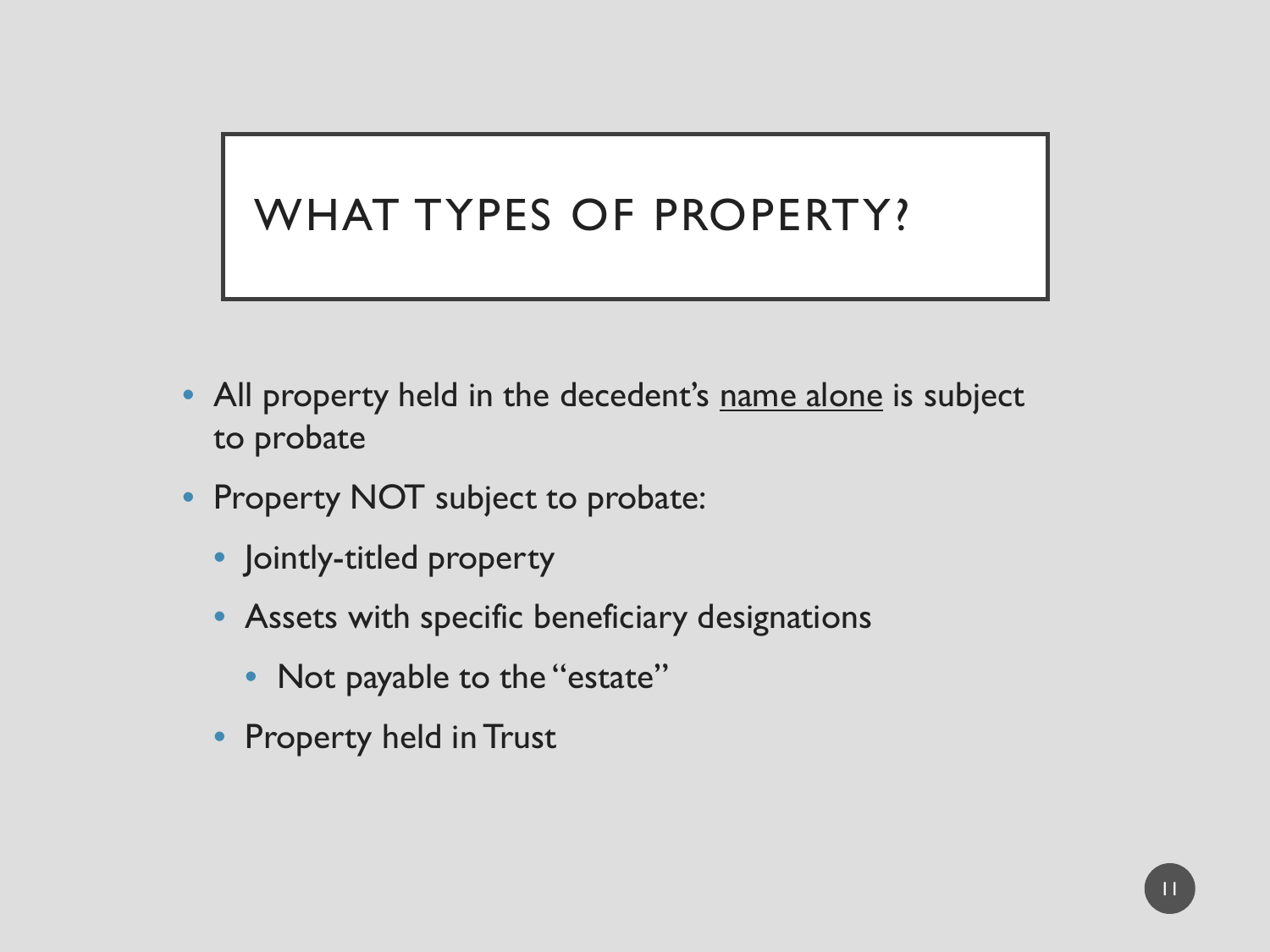#### MONETARY LIMIT

• If the aggregate amount of the value of probate assets is \$30,000 or greater  $\rightarrow$ 

"Full" Probate Proceeding

- If the probate assets are valued at less than  $$30,000 \rightarrow$  Small Estate Proceeding
	- Still a proceeding in Surrogate's Court

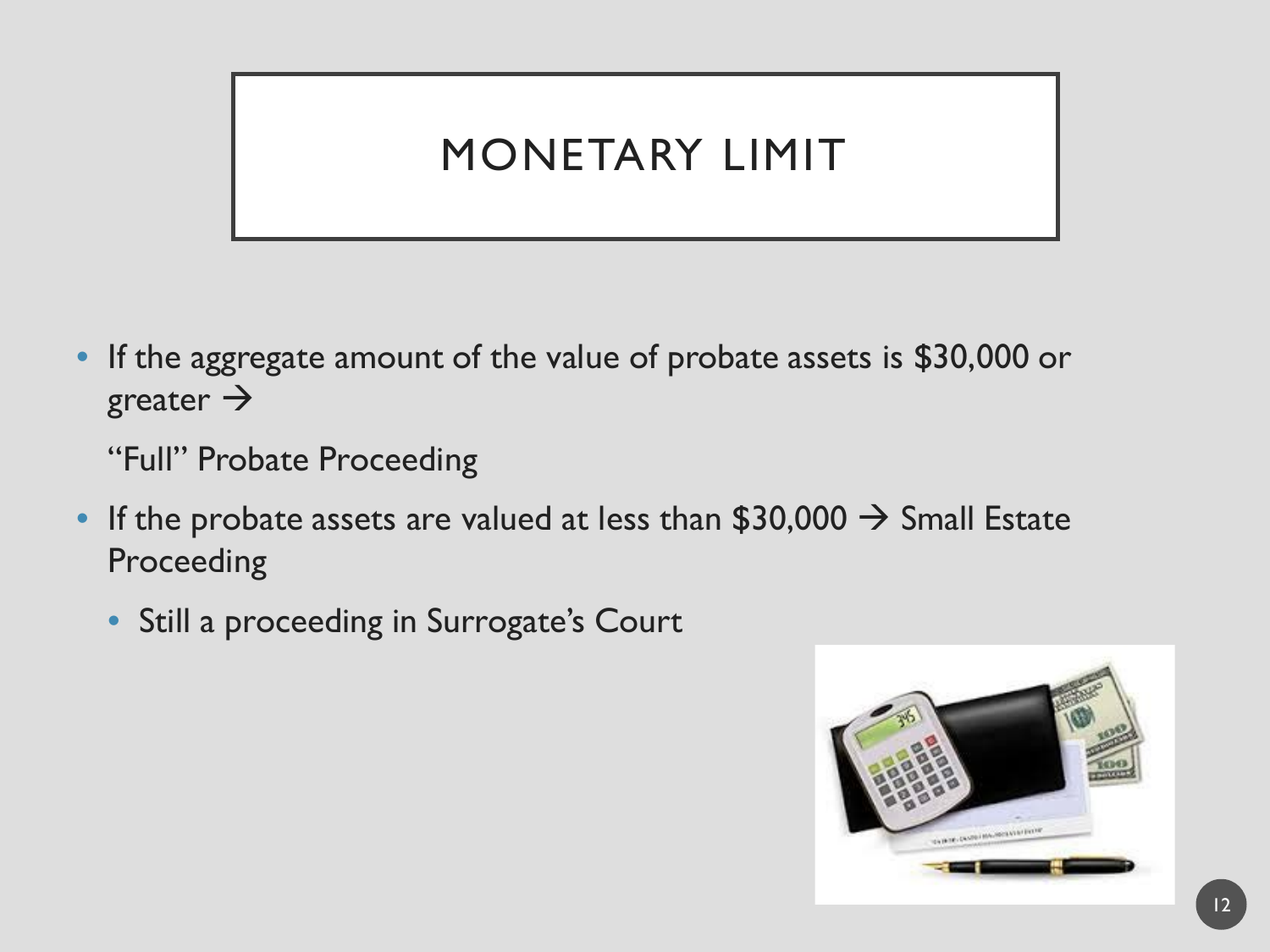## FILING FEES

- **Probate Filing Fees** 
	- \$20,000 but less than \$50,000 \$215.00
	- \$50,000 but less than \$100,000 \$280.00
	- $$100,000$  but less than  $$250,000$   $$420.00$
	- \$250,000 but less than \$500,000 \$625.00
	- \$500,000 and over \$1,250.00
- Small Estate Filing Fee
	- $$1.00$  13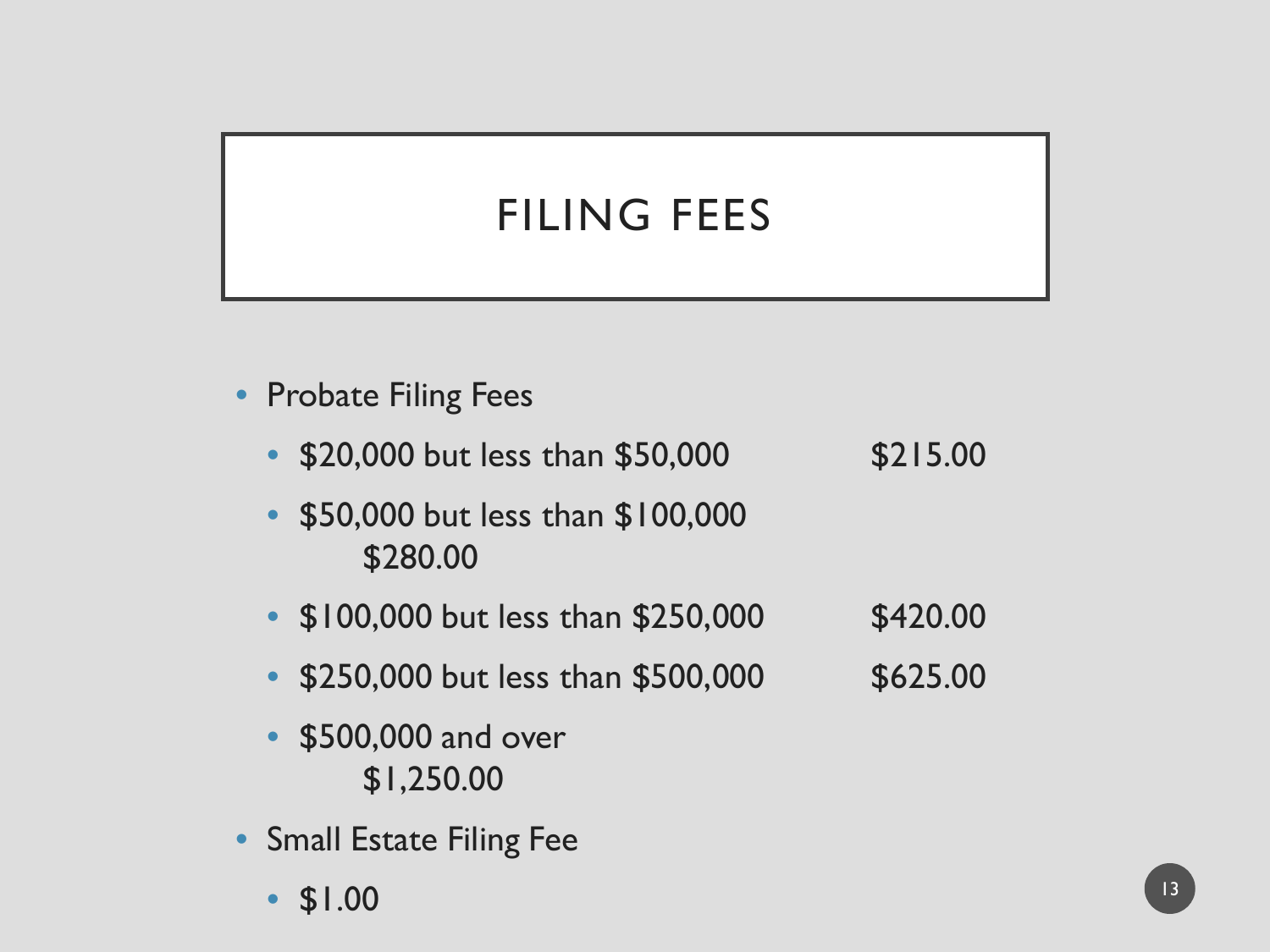#### STARTING THE PROBATE PROCESS

- Use an Estate Administration Attorney
- File a probate petition with the **original**Will to the Surrogate's Court in the county in which the decedent was domiciled at the time of death
- Notice
	- All intestate distributees must be given notice of the proceeding and must consent to probate, even if they are not beneficiaries of the Will
	- If they refuse to consent, they will be Cited
- **Family Tree**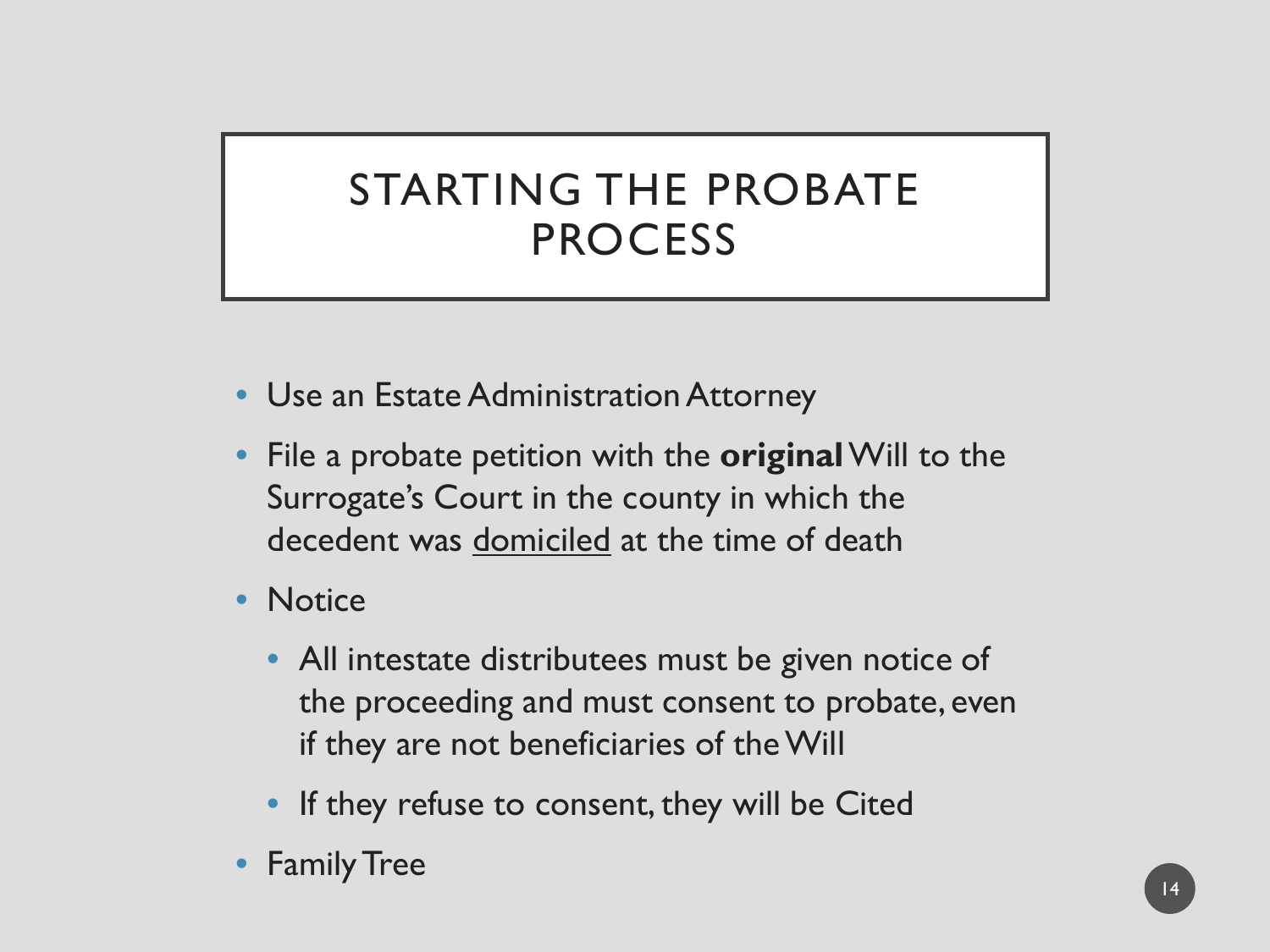#### DYING WITH A VALID WILL

- Valid Will?
	- **Capacity**
	- At least two adult witnesses at signing
	- Witnesses cannot be anyone that you have named as a beneficiary in the Will
	- No handwritten changes/ additions
- If anyone believes that the Will is not valid, that individual may bring a Will contest by filing objections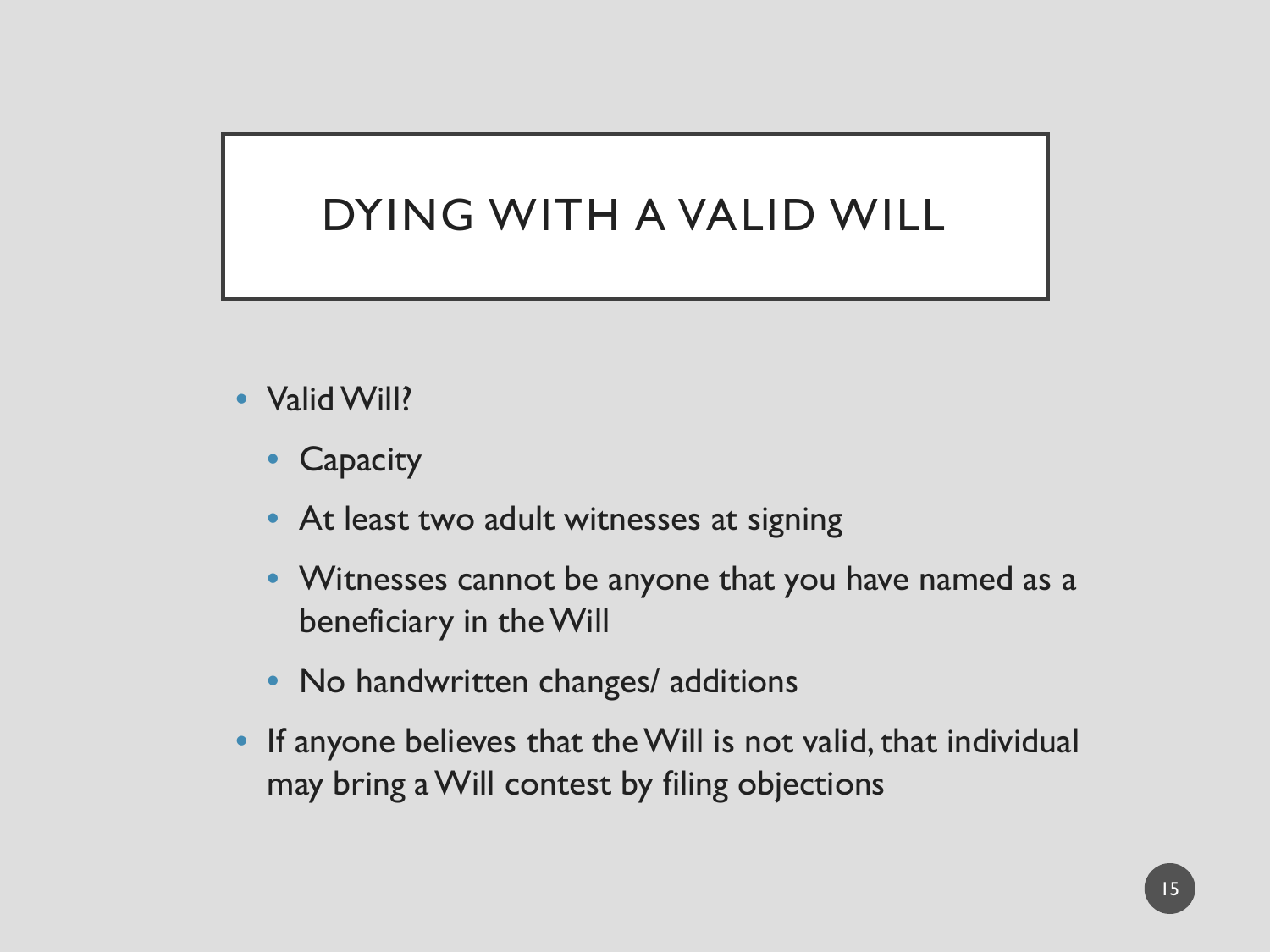#### PROBATE PROCESS

- If valid, the Court will issue **Letters Testamentary** to the Executor
- Executor will be responsible for:
	- Identifying and creating an inventory of all property
	- Collecting the assets, accountings
	- Obtaining appraisals
	- Publish notices to creditors
	- Paying debts, taxes, and administrative costs
	- Distributing the property as the Will directs
	- Filing taxes final 1040 tax form; estate tax return 706 16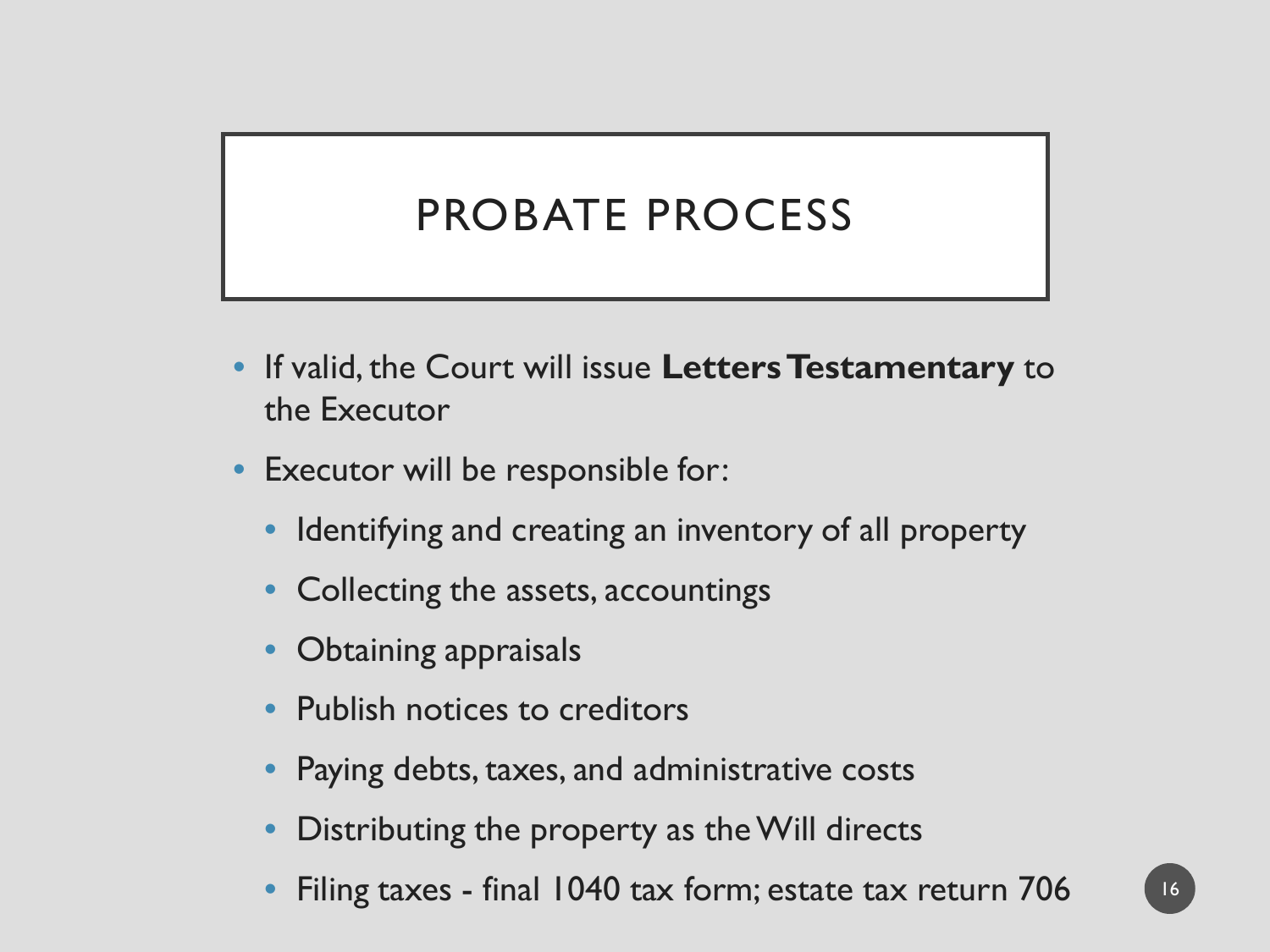## HOW LONG DOES IT TAKE?

- Minimum 7-9 months from the date of court appointment for simple estates
- Larger estates with complicated assets average 12-24 months
- Maximum Timeframe: Unlimited in the event of litigation or other complications
	- Litigation is COSTLY
- **Remember:** No access to assets prior to probate
	- Especially important for small business owners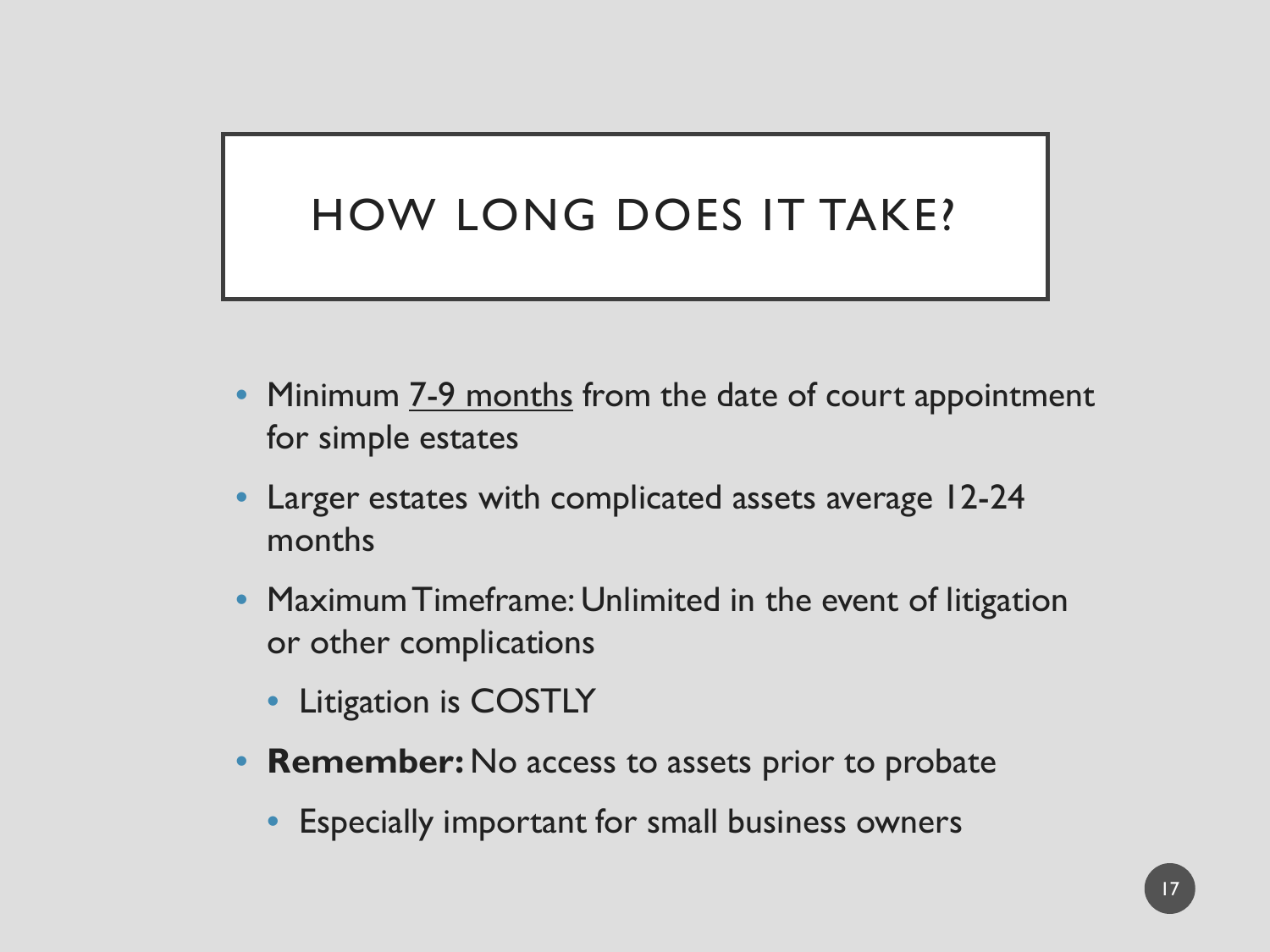### WHAT BILLS TO PAY?

- A creditor can file a claim against an estate for payment of the debt
- The executor must pay the creditors from probate assets before a final distribution of money is made to heirs
- Priority creditors
- Beware of fraudulent claims
- If there isn't enough money in the estate to cover the debt, it typically goes unpaid
	- Unless Executor's improper handling of an estate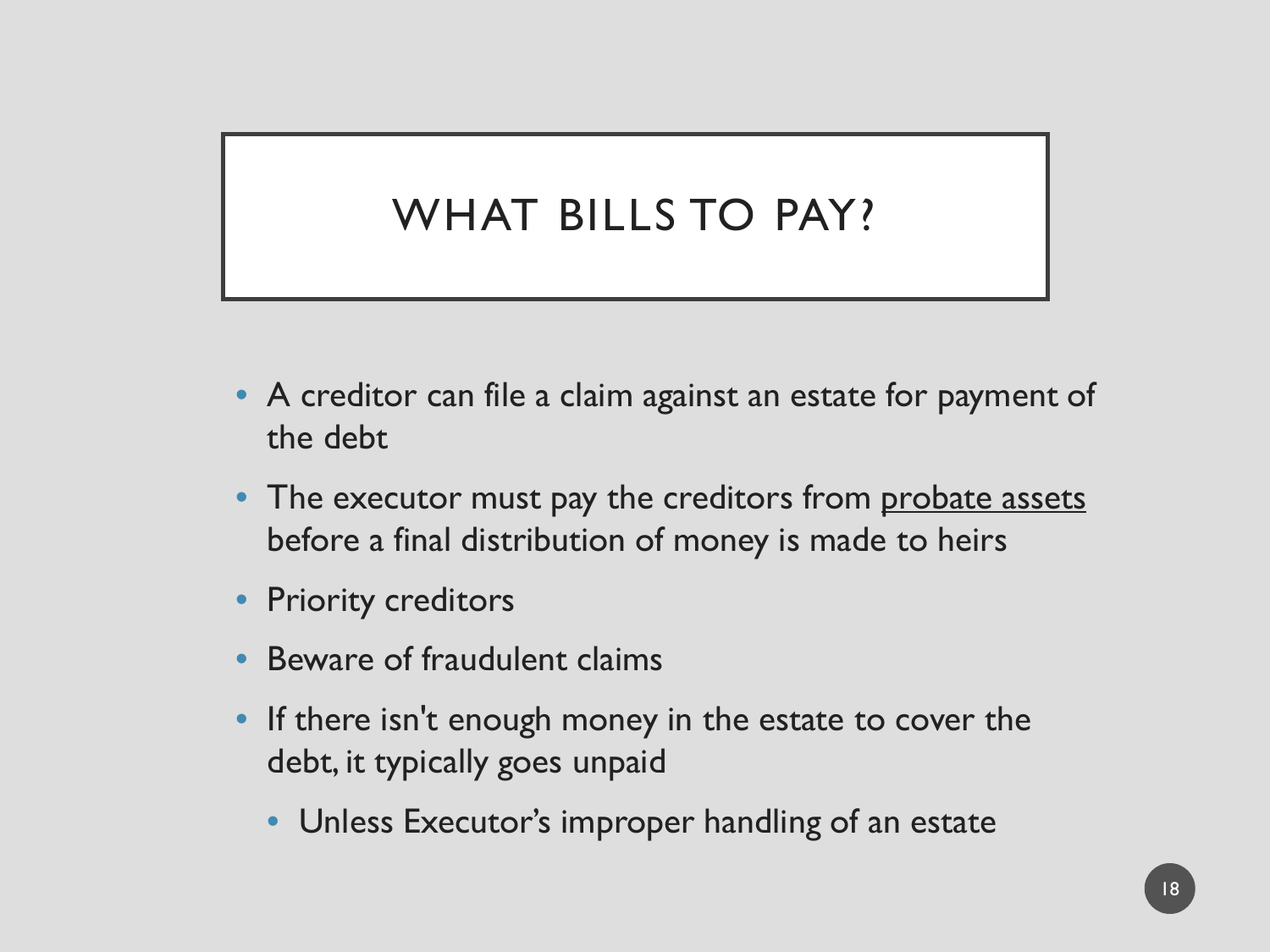#### CAN A CREDITOR GO AFTER NON-PROBATE ASSETS?

- Not personally responsible
	- Family members typically are not obligated to pay the debts of a deceased relative from their own assets unless they co-signed documents with the decedent
- Relatives have protection under the federal *Fair Debt Collection Practices Act* but debt collectors may still call and write letters
	- Claims should be made against the estate only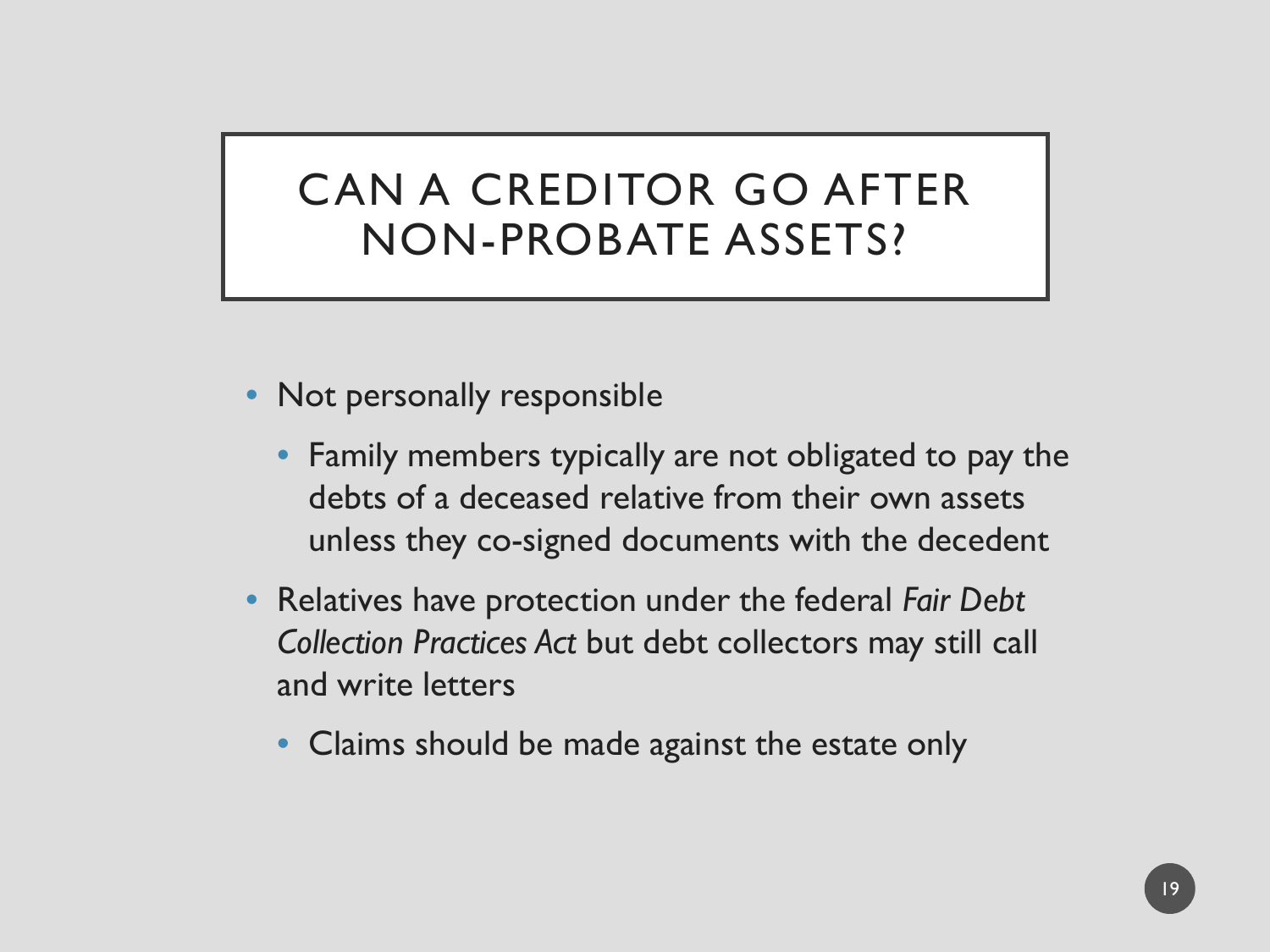## HOW DO ASSETS GET DIVIDED?

- In Absence of a Plan Distributees under NYS rules of Descent & Distribution
	- Surviving Spouse =  $$50,000$  plus  $\frac{1}{2}$  remaining assets
	- Surviving Biological Children = Divide remaining  $\frac{1}{2}$  by representation
- Without specific instructions concerning asset distribution, family members can be left guessing what a deceased person would want
- Terms of the Will or Trust
	- Executor generally exercises discretion
	- Splitting up material possessions among family members can be more acrimonious than dividing up financial assets
	- In some families, nothing brings out greed and long-time resentments like divvying up sentimental items
	- Becomes even more complicated when involves divorce, a blended family,  $2^{nd}/3^{rd}$ marriage, or an unmarried couple 20 and 20 and 20 and 20 and 20 and 20 and 20 and 20 and 20 and 20 and 20 and 20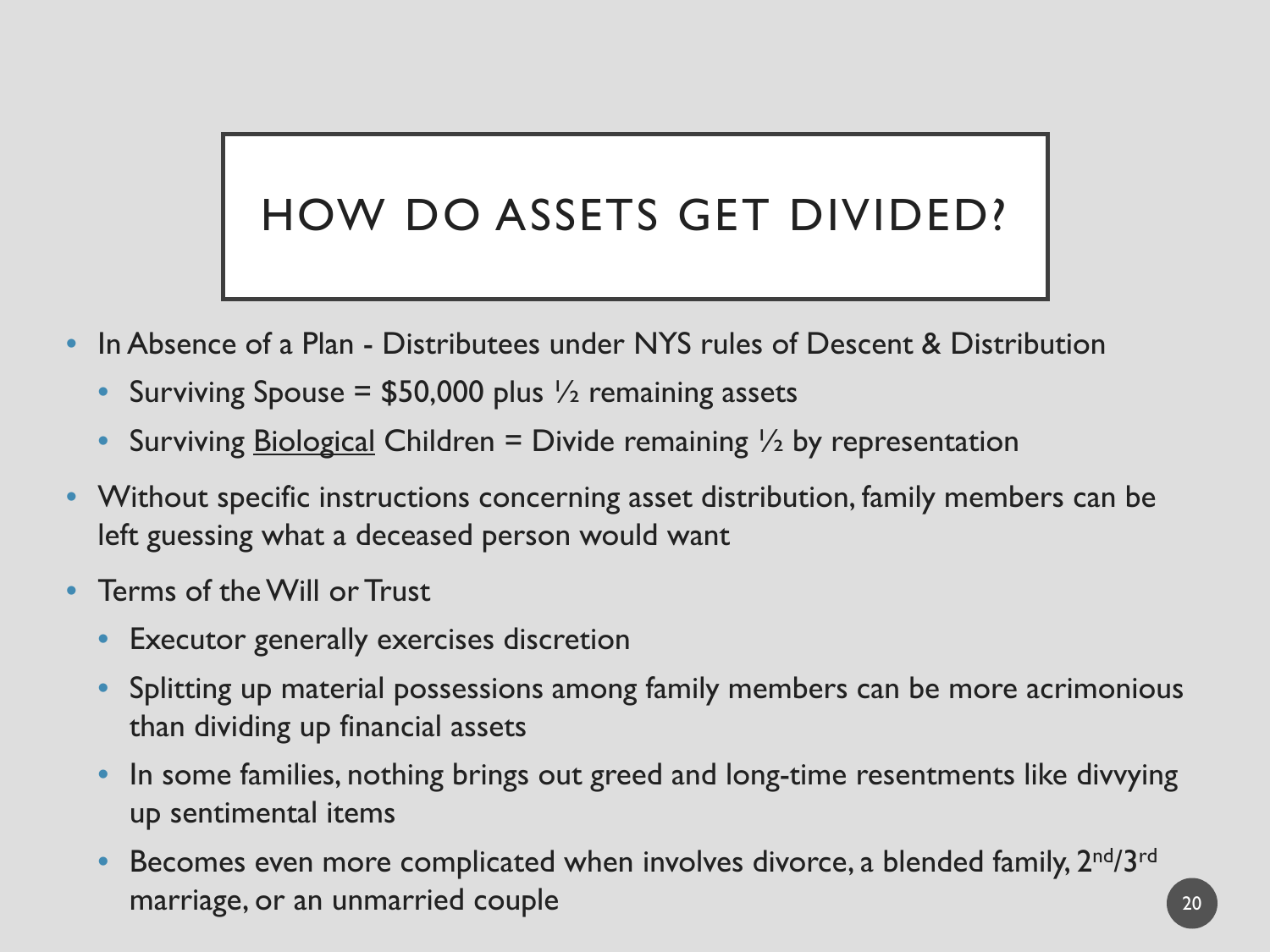#### COSTS FOR PROBATE & ADMINISTRATION

- Court Fees
- Heir Search/ Publication
- Executors Commissions
- Legal Fees
- Service of Process
- Bond (if required)
- Accountant Fees
- Appraisal Fees
- Guardian Ad Litem (if required)
- Litigation Expenses (if applicable)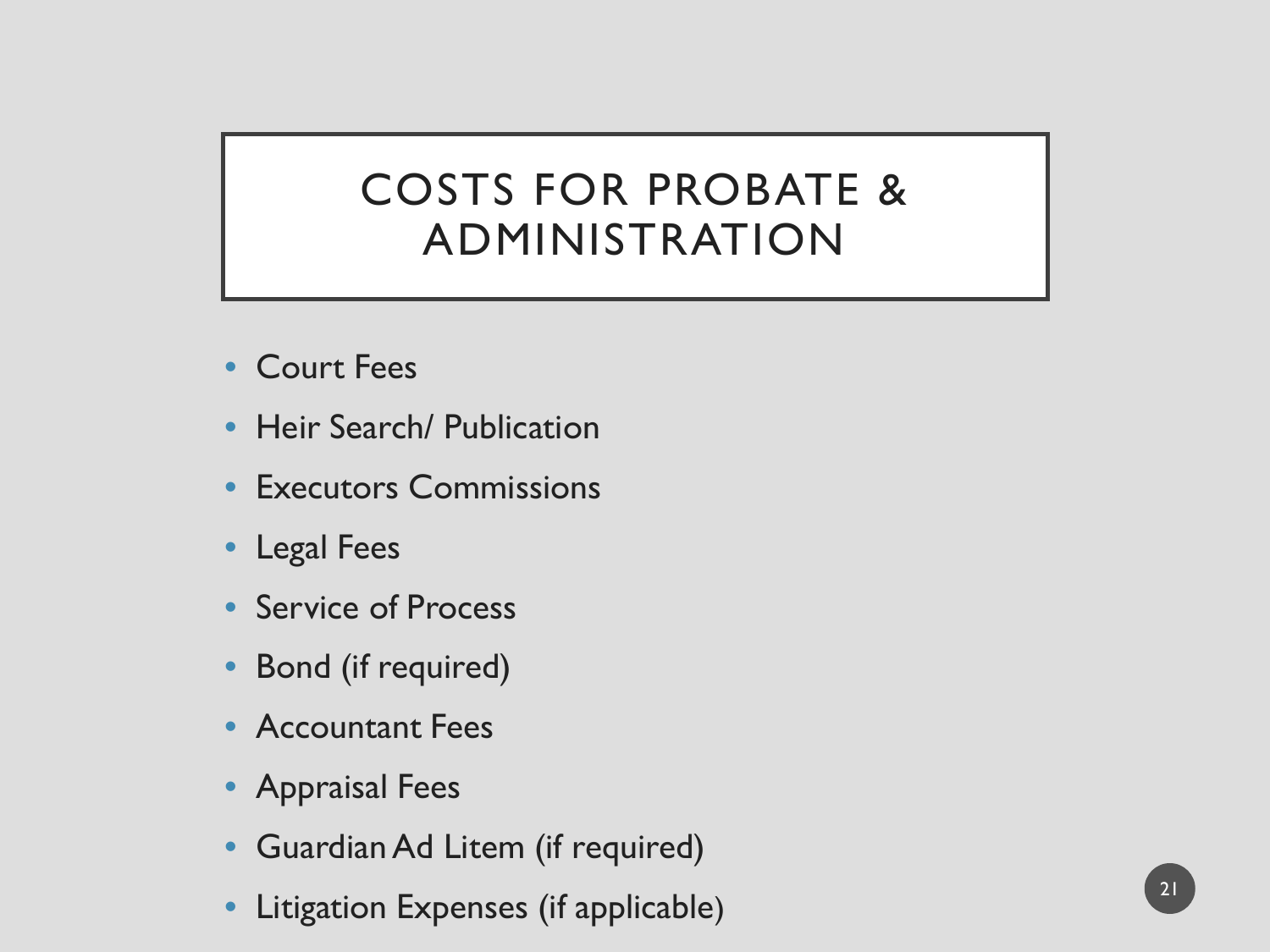## POTENTIAL COMPLICATIONS

- Complicated Assets
- Minors
- Incapacitated distributees or beneficiaries
- Predeceased distributees or beneficiaries
- Incarcerated distributees or beneficiaries
- Charities
- Creditors
- **Disharmony**
- Estate Taxes
- Unknown Heirs (Publication)
- Litigation/ Will Contests
- Out of State Property
- Foreign property, assets or beneficiaries
- Lawsuit proceeds or foreclosure proceedings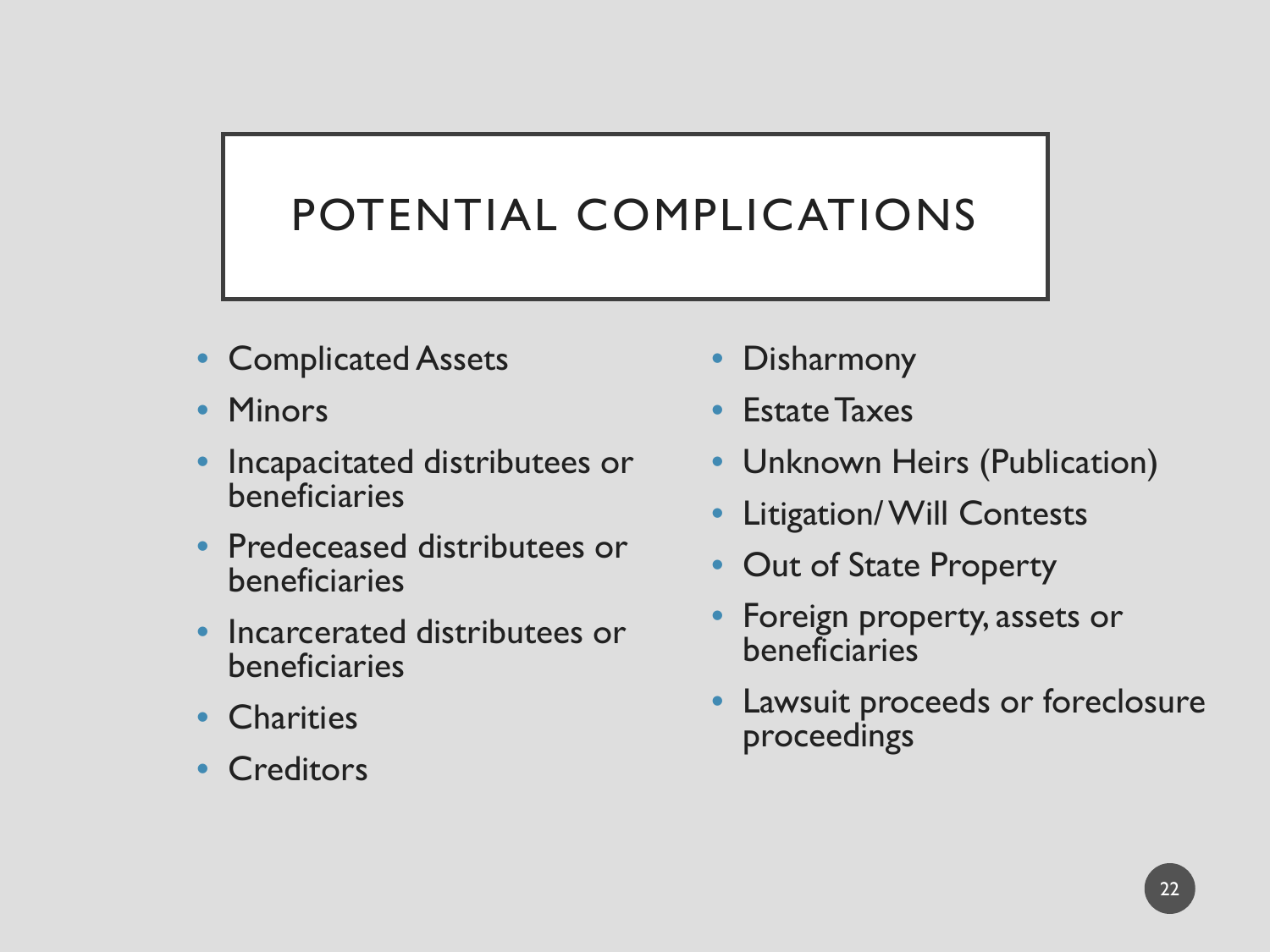#### REASONS TO AVOID PROBATE

- Privacy
	- Avoid Court
- Minimizing Fees
- Avoiding Loss Due to Delays in Probate
- **Protection from Will Contests**
- Minimizing Administration Time
	- Property could be sold
	- Assets available
	- Beneficiaries could get inheritance quicker 23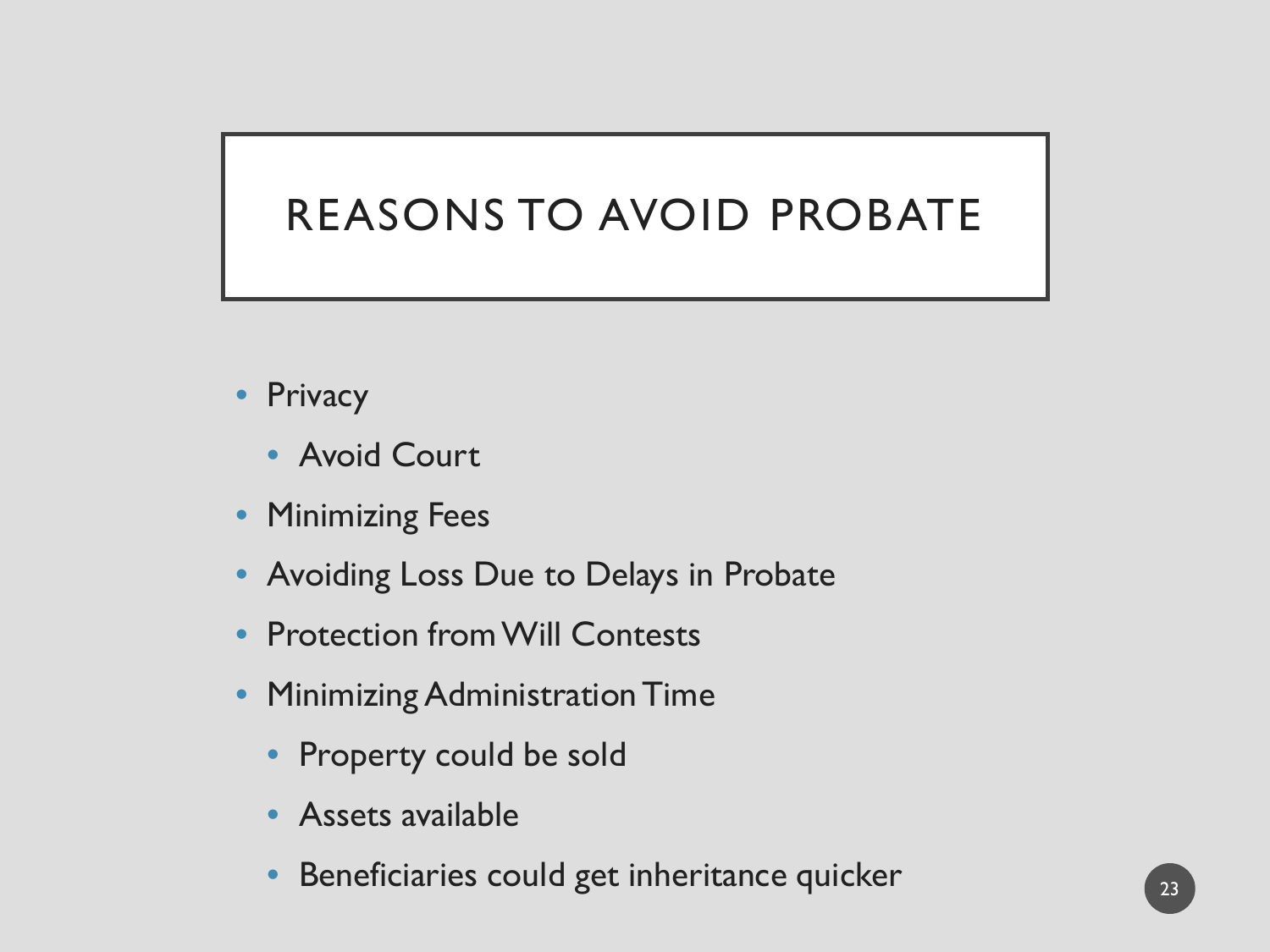#### HOW TO AVOID PROBATE?

- Create an Estate Plan
- Testamentary Substitutes
- Lifetime Gifts
- Trusts
	- Revocable
	- Irrevocable